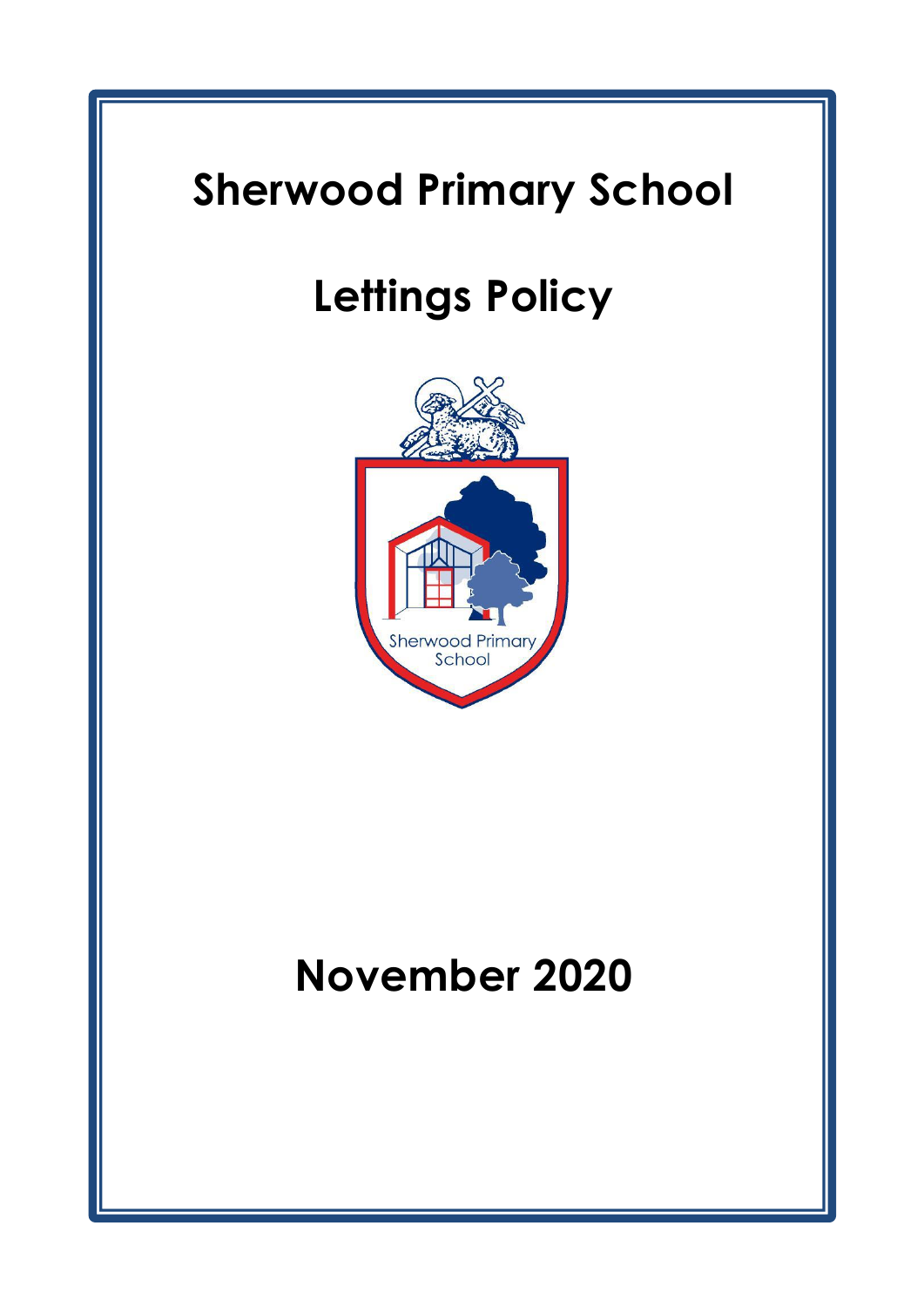- 1. The Governing Body actively encourages community use of the school buildings. However, it reserves the right to refuse any lettings it may choose.
- 2. The hirer must be willing to meet with school officials and provide details of their aims and objectives.
- 3. The Governing Body will ensure that the school budget does not subsidise nonschool activities and that all costs are recovered. Charges will be reviewed annually by the Governing Body.
- 4. Each hirer using the school will be required to nominate a contact person. Such a person is deemed to be in charge and able to investigate any difficulties which may arise.
- 5. The Governing Body will determine if a nominated person from school is required on site when the premises are being used. If not, a responsible person must be on call.
- 6. A Letting Application / Indemnity Form must be completed by all applicants. A signed copy of the application form, if approved by the school, will be returned to the hirer. For long term lettings application forms will be reviewed on an annual basis. +
- 7. No lettings will be approved giving the user exclusive possession. (note: this is a legal requirement, not to be confused with a sole letting)
- 8. Any hirer that uses the school must be adequately insured (with a minimum of £5m public liability insurance) and insurance documents must be attached to the application.
- 9. All hirers must comply with health and safety legislation.
- 10. The hirer is responsible for ensuring that DBS checks have been undertaken where appropriate.
- 11. Arrangements for the payment of each letting will be made in advance with the hirer concerned.
- 12. Smoking is not allowed on the premises in line with school policy.
- 13. Alcoholic Drinks
	- a. An occasional licence must be obtained where appropriate. The Licensee is responsible for conduct of bar sales, etc.
	- b. No alcohol is to be stored or retained on the premises when pupils are in school.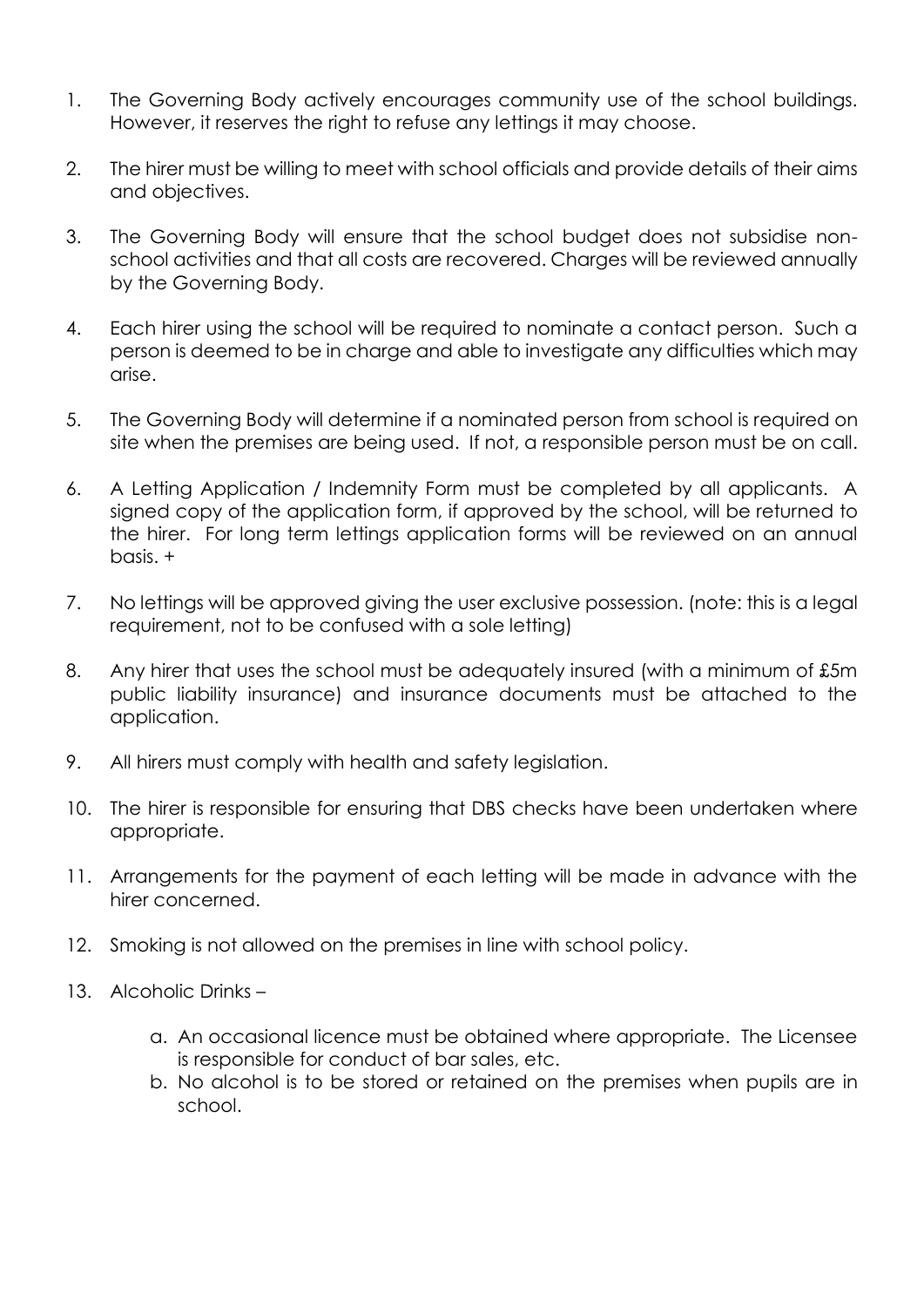## **1 Name of Organisation: \_\_\_\_\_\_\_\_\_\_\_\_\_\_\_\_\_\_\_\_\_\_\_\_\_\_\_\_\_\_\_\_\_\_\_\_\_\_\_\_\_\_ Name of Applicant: \_\_\_\_\_\_\_\_\_\_\_\_\_\_\_\_\_\_\_\_\_\_\_\_\_\_\_\_\_\_\_\_\_\_\_\_\_\_\_\_\_\_ Address: \_\_\_\_\_\_\_\_\_\_\_\_\_\_\_\_\_\_\_\_\_\_\_\_\_\_\_\_\_\_\_\_\_\_\_\_\_\_\_\_\_\_ \_\_\_\_\_\_\_\_\_\_\_\_\_\_\_\_\_\_\_\_\_\_\_\_\_\_\_\_\_\_\_\_\_\_\_\_\_\_\_\_\_\_\_\_\_\_\_\_\_\_\_\_\_\_\_\_\_\_\_\_\_\_\_\_\_\_\_\_\_\_\_\_\_\_\_\_\_\_\_\_\_\_\_ \_\_\_\_\_\_\_\_\_\_\_\_\_\_\_\_\_\_\_\_\_\_\_\_\_\_\_\_\_\_\_\_\_ Telephone: \_\_\_\_\_\_\_\_\_\_\_\_\_\_\_\_\_\_\_\_\_\_\_\_\_\_\_\_\_ 2 Name and address of person to be billed if not same as 1: \_\_\_\_\_\_\_\_\_\_\_\_\_\_\_\_\_\_\_\_\_\_\_\_\_ \_\_\_\_\_\_\_\_\_\_\_\_\_\_\_\_\_\_\_\_\_\_\_\_\_\_\_\_\_\_\_\_\_\_\_\_\_\_\_\_\_\_\_\_\_\_\_\_\_\_\_\_\_\_\_\_\_\_\_\_\_\_\_\_\_\_\_\_\_\_\_\_\_\_\_\_\_\_\_\_\_\_\_ 3 Details of premises required: (a) Name of School: \_\_\_\_\_\_\_\_\_\_\_\_\_\_\_\_\_\_\_\_\_\_\_\_\_\_\_\_\_\_\_\_\_\_\_\_\_\_\_\_\_\_\_\_\_\_\_\_\_\_\_\_\_\_\_ (b) Date(s) required: \_\_\_\_\_\_\_\_\_\_\_\_\_\_\_\_\_\_\_\_\_\_\_\_\_\_\_\_\_\_\_\_\_\_\_\_\_\_\_\_\_\_\_\_\_\_\_\_\_\_\_\_\_\_\_ \_\_\_\_\_\_\_\_\_\_\_\_\_\_\_\_\_\_\_\_\_\_\_\_\_\_\_\_\_\_\_\_\_\_\_\_\_\_\_\_\_\_\_\_\_\_\_\_\_\_\_\_\_\_\_\_\_\_\_\_\_\_\_\_\_\_\_\_\_\_\_\_\_\_ USE OF SCHOOL PREMISES APPLICATION FORM NO:**

## **(c) Accommodation Required.**

| <b>TYPE OF ACCOMMODATION</b>   | <b>TICK IF</b>  |             |    |
|--------------------------------|-----------------|-------------|----|
|                                | <b>REQUIRED</b> | <b>FROM</b> | TΟ |
| Number Required:<br>Classroom  |                 |             |    |
| <b>Assembly Hall</b>           |                 |             |    |
| Arts Theatre                   |                 |             |    |
| Sports Hall                    |                 |             |    |
| Gymnasium                      |                 |             |    |
| *Swimming/Learner Pool         |                 |             |    |
| *Squash/Tennis Court           |                 |             |    |
| *Netball/Playing/Cricket Pitch |                 |             |    |
| <b>Running Track</b>           |                 |             |    |

**\_\_\_\_\_\_\_\_\_\_\_\_\_\_\_\_\_\_\_\_\_\_\_\_\_\_\_\_\_\_\_\_\_\_\_\_\_\_\_\_\_\_\_\_\_\_\_\_\_\_\_\_\_\_\_\_\_\_\_\_\_\_\_\_\_\_\_\_\_\_\_\_\_\_**

| Please state here any additional requirements |  |  |
|-----------------------------------------------|--|--|
|                                               |  |  |
|                                               |  |  |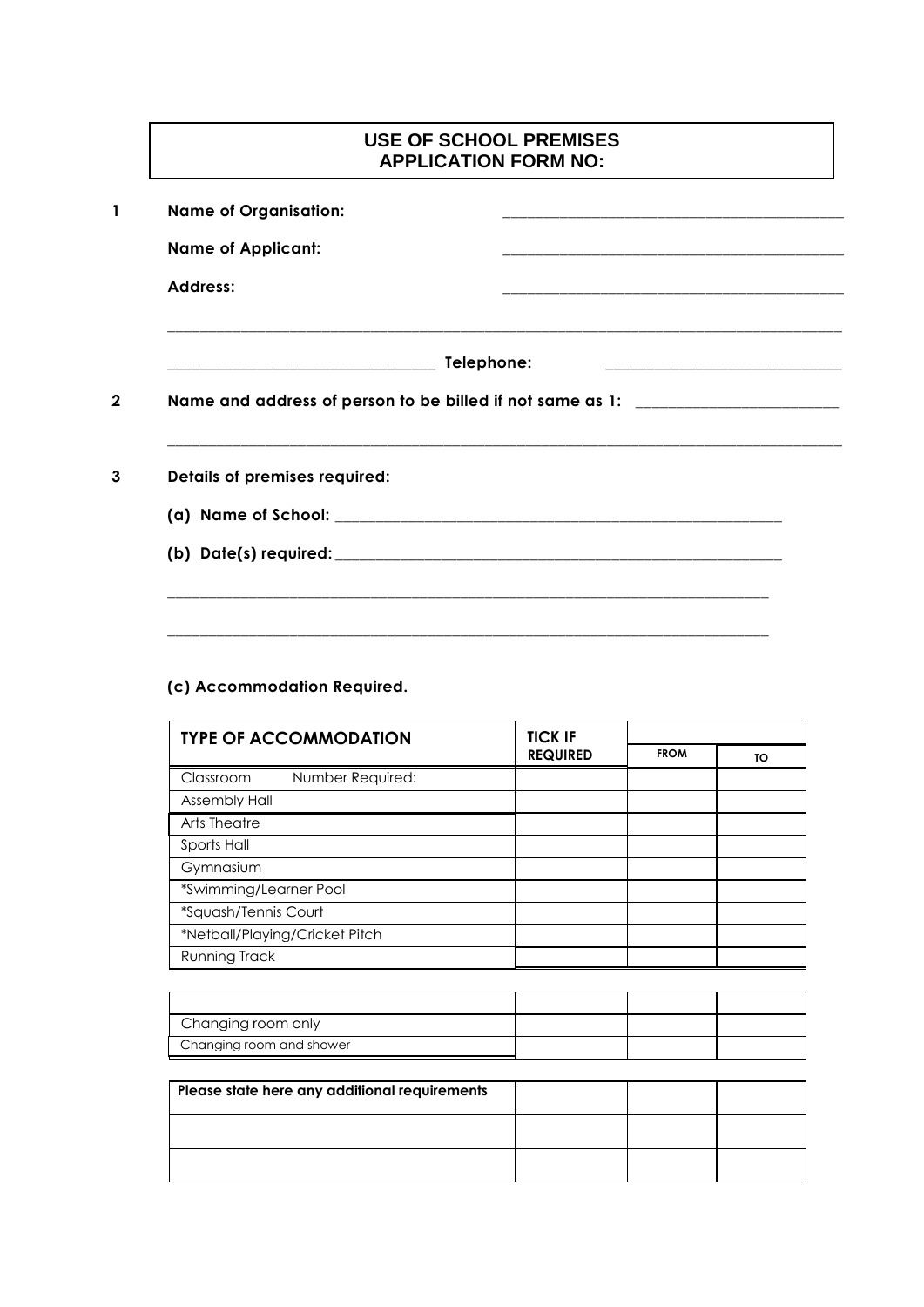**4 Purpose for which accommodation/premises are required:**

| (a) If the letting is of a commercial nature, please supply details: __               |      |           |                         |
|---------------------------------------------------------------------------------------|------|-----------|-------------------------|
| (b) Will the general public be admitted?                                              | YES* | <b>NO</b> | (delete as appropriate) |
| (c) Details of admission charges:                                                     |      |           |                         |
| (d) is copyright music to be performed?                                               | YES* | <b>NO</b> | (delete as appropriate) |
| (e) Will the use of a piano be required?                                              | YES* | <b>NO</b> | (delete as appropriate) |
| (f) Approximate no. of people attending:                                              |      |           |                         |
| (g) Is alcohol to be served                                                           | YES* | <b>NO</b> | (delete as appropriate) |
| th) Do you intend to use/bring into the premises any additional electrical equipment: |      |           |                         |

**\_\_\_\_\_\_\_\_\_\_\_\_\_\_\_\_\_\_\_\_\_\_\_\_\_\_\_\_\_\_\_\_\_\_\_\_\_\_\_\_\_\_\_\_\_\_\_\_\_\_\_\_\_\_\_\_\_\_\_\_\_\_\_\_\_\_\_\_\_\_\_\_\_\_\_\_\_\_\_\_\_\_\_** 

**(h) Do you intend to use/bring into the premises any additional electrical equipment:** *(see note 6 below)* YES\* NO *(delete as appropriate)*

\*If you answer yes to any of these, please provide further details on a separate sheet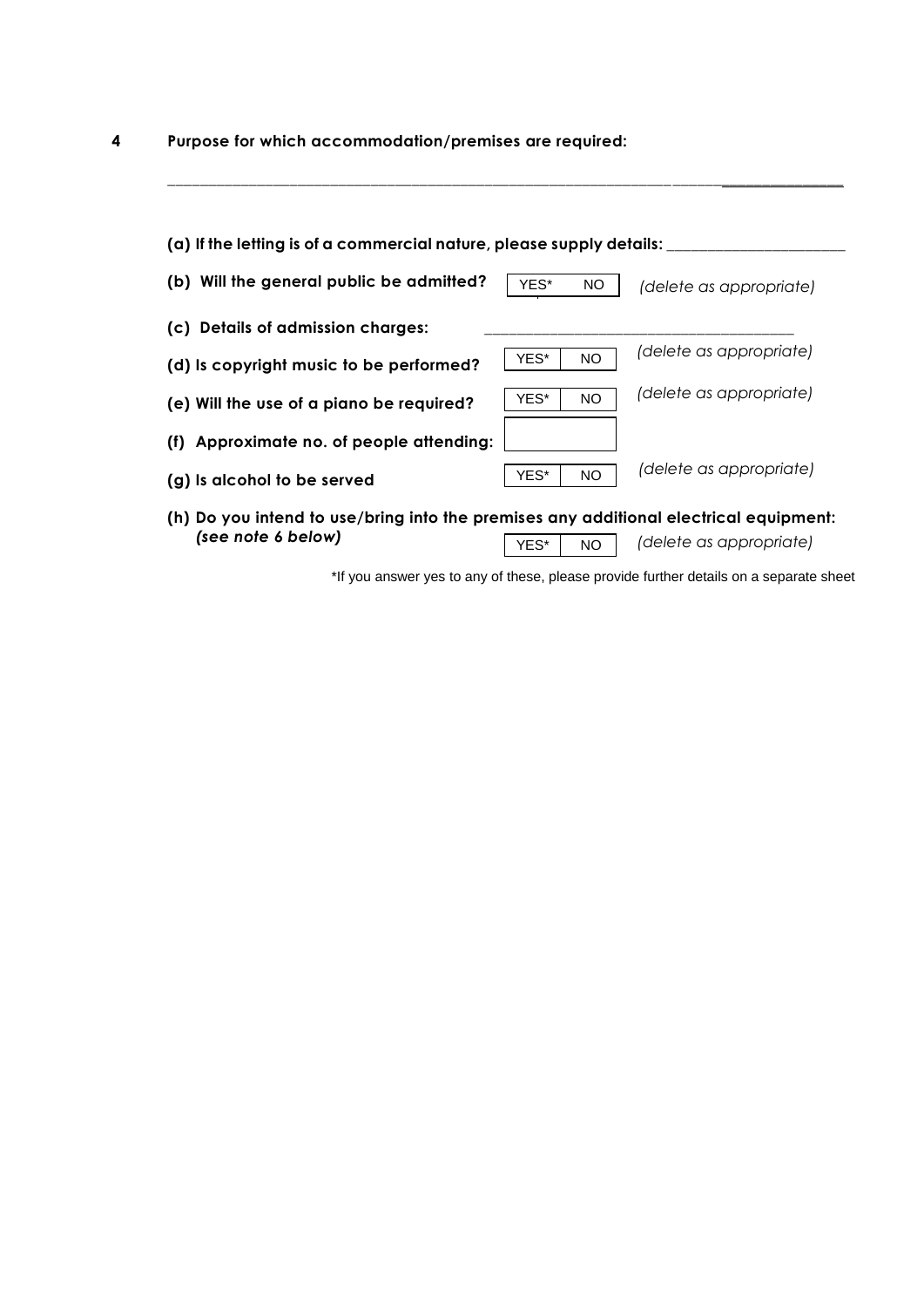## **5 VAT Regulations Relating to the use of Sports Facilities**

Room hire alone is exempt. For example the local Brownies hiring the school hall or sports hall for a table top sale would be exempted from VAT.

If the local football club hired the school hall (NOT a sports hall) to play football, the letting would be exempt as the hall is not a sports facility.

If the local football club hired the school sports hall to play football as a one off letting, it would be standard rated.

Premises are sports facilities if they are designed or adapted for playing any sport or taking part in any physical recreation, such as swimming pools, football pitches, dance studios and skating rinks. Each court or pitch (or lane in the case of bowling alley, curling rink or swimming pool) is a separate sports facility.

However, if the same football club hired the school sports hall for a series of lets, they will be exempted from paying VAT if they meet all the following criteria:-

- The bookings are for at least 10 sessions
- The interval between the sessions is not less than 1 day and no more than 14 days apart
- The bookings are all for the same activity
- The whole series is to be paid for (there must be written evidence of this)
- The grantee has exclusive use of the facilities
- The grantee is a school, club, an association or an organisation representing affiliated clubs or constituent associations.

I/WE HAVE READ THE CONDITIONS OUTLINED ABOVE AND APPLY TO BE EXEMPT FROM PAYING VAT AS WE FULFIL ALL THE ABOVE CRITERIA

SIGNED:

ON BEHALF OF:

DATE: \_\_\_\_\_\_\_\_\_\_\_\_\_\_\_\_\_\_\_\_\_\_\_\_\_\_\_\_\_\_\_\_\_\_\_\_\_\_\_\_\_\_\_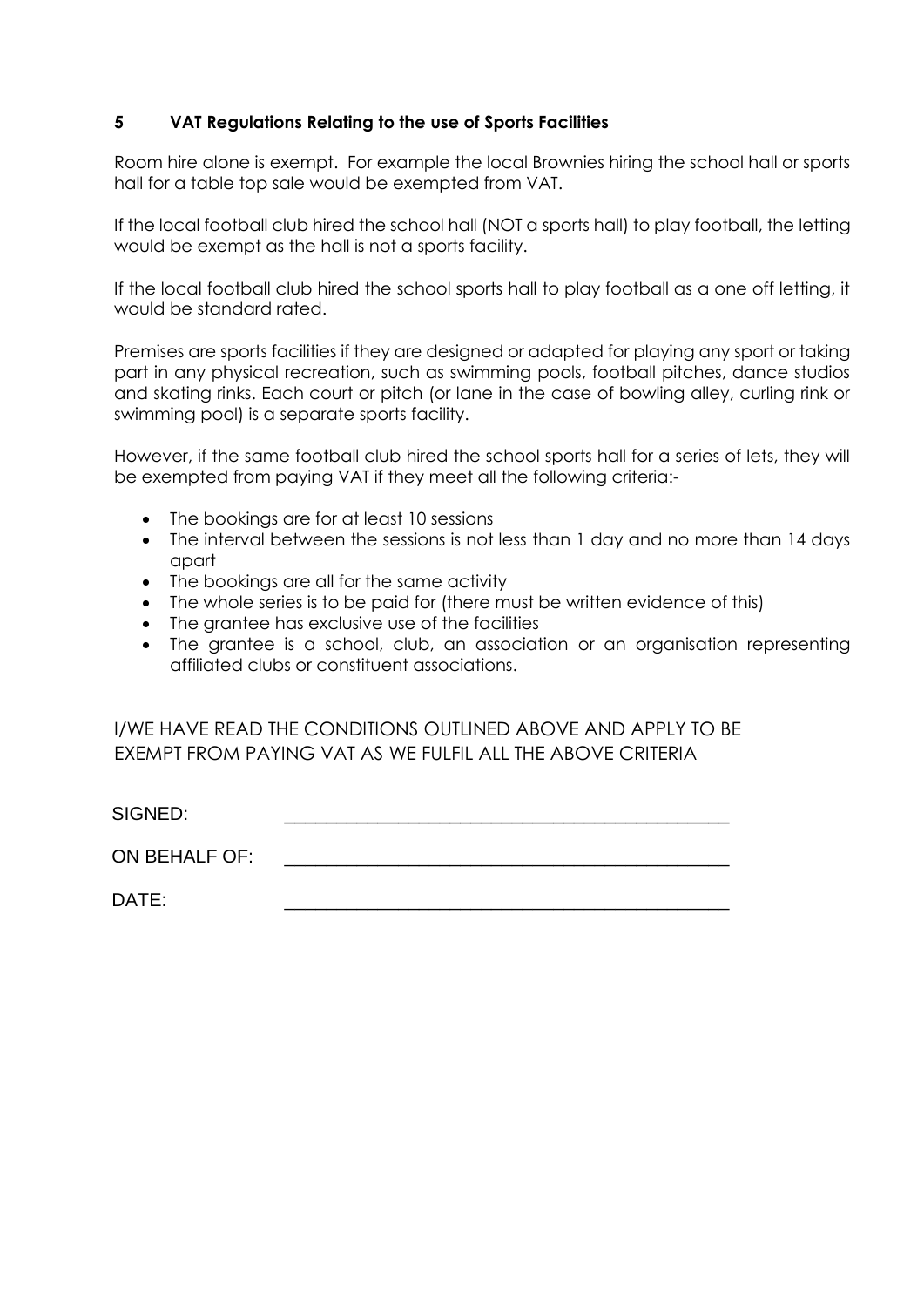6 Memorandum of Agreement and Indemnity to be completed for all applications:

**In consideration of the Governors and/or Lancashire County Council granting me/us the use of the aforementioned premises, I/we agree to pay to the Governors or to the County Council the prescribed hire charge and to replace or pay to the Governors or the County Council the cost of making good any damage caused to the premises by me/us.**

**It is further acknowledged and agreed that the Governors and/or the County Council give no warranty of the suitability of the premises for the use to which I/we intend to put them and I/we hereby agree to indemnify the Governors and/or the County Council, their officers, servants and agents against all actions, costs, claims and demands arising out of any accidents and/or loss which may occur on the said premises during their use by me/us provided that the same is not due to any negligence, omission or default of the Governors and/or the County Council, their officers, servants or agents.**

**Under no circumstances shall the permanent electrical installation be altered or otherwise interfered with. Permission for HIRERS to erect any temporary wiring for specific function or purpose shall only be carried out on approval by both the Lancashire County Property Group and the Licensing Section of Lancashire County Council. Further I/We undertake to check and inspect the facilities to ensure that they are clear and free of hazardous material, debris and spillages prior to use.**

**It is further acknowledged and agreed that I/we will indemnify the Governors and/or the County Council in respect of all actions, costs, claims and demands arising out of any breach of copyright as defined in the Copyright Act 1956, or under any other enactment in that behalf for the time being in force in respect of any performance of any literary, dramatic, or musical work, which takes place or which is given while the said premises are being used by me/us, our servants or agents.**

**I/We hereby undertake to provide at my/our own expense during the period hire of any swimming pool suitable and sufficient lifeguard personnel as based on the guidance of the Health and Safety Executive and as detailed in the "Instructions for the Use of Swimming Pools".**

**Under no circumstances does this letting give the user exclusive possession.**

**(The hirer should produce evidence that this indemnity is protected by adequate insurance cover).**

**Signature \_\_\_\_\_\_\_\_\_\_\_\_\_\_\_\_\_\_\_\_\_\_\_\_\_\_\_\_\_\_\_\_\_\_\_\_\_\_\_\_\_\_\_\_\_\_\_\_\_\_\_\_\_\_\_\_\_\_\_\_\_**

**Designation \_\_\_\_\_\_\_\_\_\_\_\_\_\_\_\_\_\_\_\_\_\_\_\_\_\_\_\_\_\_\_\_\_\_\_\_\_\_\_\_\_\_\_\_\_\_\_\_\_\_\_\_\_\_\_\_\_\_\_\_\_**

**Date \_\_\_\_\_\_\_\_\_\_\_\_\_\_\_\_\_\_\_\_\_\_\_\_\_\_\_\_\_\_\_\_\_\_\_\_\_\_\_\_\_\_\_\_\_\_\_\_\_\_\_\_\_\_\_\_\_\_\_\_\_**